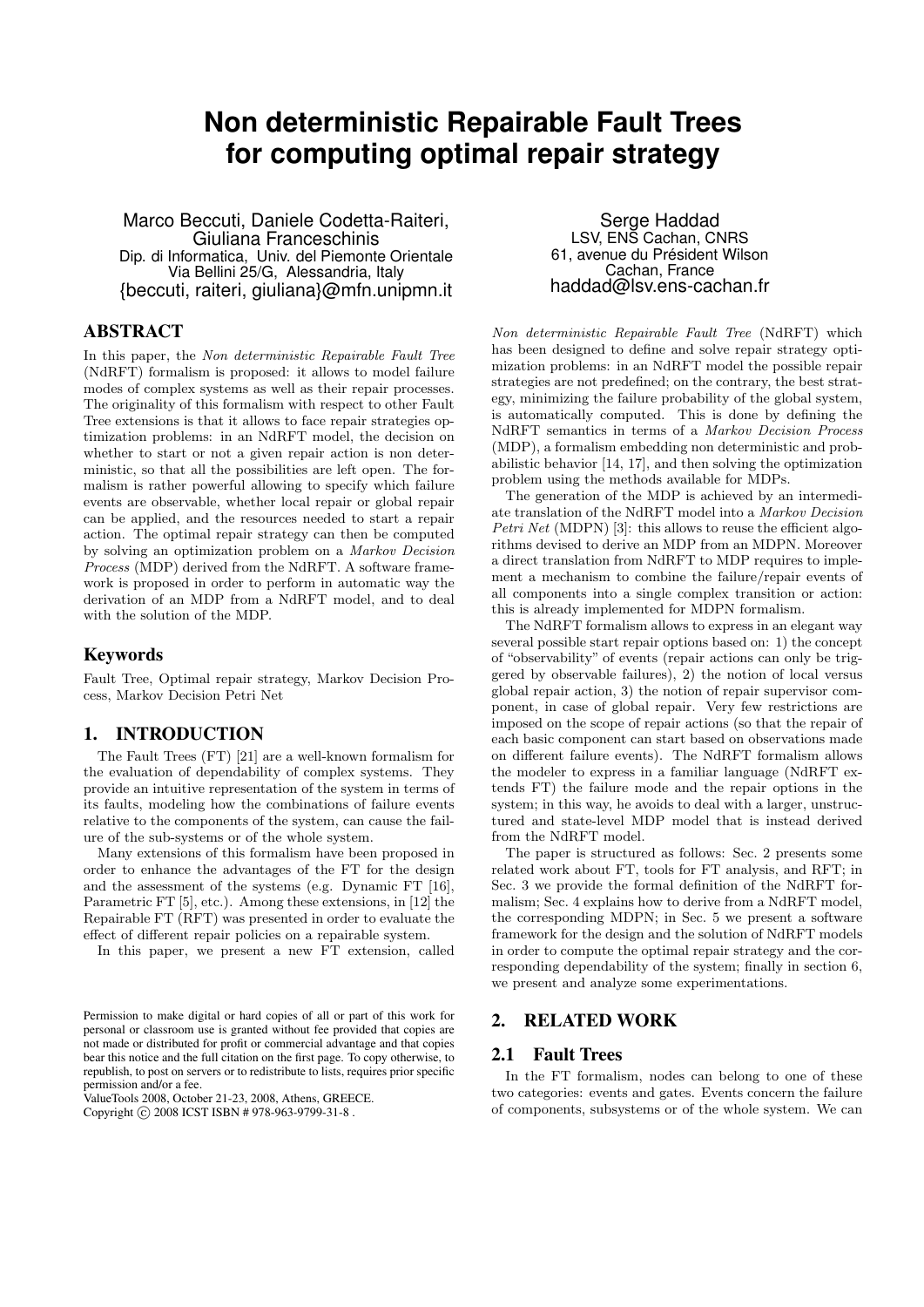consider an event as a Boolean variable: it is initially  $false$ and it becomes true when the failure occurs.

An example is shown in Fig. 1.b. The events graphically represented as a rectangle with an attached circle are called Basic Events (BEs) and model the failure of the components of the system; such events are stochastic, so their occurrence is ruled by some probability distribution.

The events depicted simply by a rectangle represent the failure of subsystems; we call them *Internal Events* (IEs) and they are the output of a gate node. Gates are connected by means of arcs to several input events and to a unique output event; the effect of a gate is the propagation of the failure to its output event if a particular combination of its input events occurs. In the standard version of the FT formalism three types of gate are present and correspond to the AND, OR and "K out of N" Boolean functions.

Finally, we have a unique event called Top Event  $(TE)$ , modeling the failure of the whole system. The FT incorporates a Boolean formula expressing the  $TE$  truth value as a function of its variables (BEs).

The analysis of an FT model returns several dependability measures such as the system reliability, the system minimal cut-sets, the criticality of each component [21]; in particular, the system *reliability* at time  $t$  is the probability that the system has been working in the time interval  $(0, t)$ . The most efficient way to perform the analysis of an FT, consists of generating the Binary Decision Diagram (BDD) [7] representing the same Boolean formula expressed by the FT: efficient algorithms allow to compute on the BDD the measures cited above [18].

## 2.2 Tools for FT analysis

Several software tools support the FT analysis. Some of them can deal with the repair, but they allow only to model the repair of single components: the repair process is triggered by the component failure and has effect only on the same component. For instance in the tool ASTRA [13] developed by the European Commission Joint Research Centre (JRC), one of the parameters of a BE is the time to repair the component whose failure is modeled by the same BE. In other tools, the time to repair a component is a random variable ruled by some distribution such as the negative exponential one. This is the case of the following tools where a repair rate can be associated with a BE: Stars Studio developed by JRC [13], HIMAP [15] by Iowa State University, Relex [25], FTA-Pro [24] by Dyadem, FaultTree+ [26] by Isograph Software, FTAnalyzer [27] by Advanced Logistic Development (ALD).

The SHARPE tool [20] allows hierarchical modeling: the probability to occur of a BE can be set equal to some measure computed on another kind of model, for instance a Continuous Time Markov Chain (CTMC) [20]. In this way, the failure and repair mode of a component may be more complex than a simple transition from the working state to the failure state and vice-versa. In any case, the model representing the failure and repair mode of the component has to be manually drawn by the modeler. Hierarchical modeling is possible by means of the HIMAP tool as well [15].

A Dynamic Fault Trees (DFT) [1] is a particular extension of FT where dependencies between BEs can be set by means of the dynamic gates. The analysis of a DFT model can be performed by conversion into a Continuous Time Markov Chain (CTMC) [16] and is supported by the tool

Galileo [22]. In [6], a DFT model can include the repair of components, and the analysis of the model is faced in by exploiting Input-Output Interactive Markov Chains, however each repair action still concerns a single component.

## 2.3 Repairable Fault Trees

In the literature, the Repairable Fault Tree (RFT) formalism [12] is the only extension of FT that allows to model the repair of a subsystem when triggered by a specific failure event. This means that the repair process concerns a set of components instead of a single one. Moreover, in the RFT formalism, the repair action is not simply ruled by a repair rate, but it is influenced by a repair policy: defining a repair policy in a RFT model means setting the parameters ruling each aspect of the repair process, such as the mean time to detect the failure, the mean time to repair a single component or a set of components, the number of repair facilities, the order of repair of the components. >From a RFT model we can compute the system *availability* at time  $t$ ; this means the probability that the system is working at time  $t$ .

The RFT differs from the FT, for the introduction of a new primitive called Repair Box (RB) [12] allowing the model designer to represent the presence of a repair process involving a certain set of components called basic coverage set  $(Cov_{BE})$  of the RB; such action is activated by the occurrence of a specific failure event called trigger event and concerning a component or a subsystem. The effect of the RB is setting the value of the BEs in its  $Cov_{BE}$  to true (working), if their current value is  $false$  (failed). Such repair action is performed according to the repair policy associated with the RB node. Actually, the effect of the RB does not influence only the BEs in its basic coverage set, but also all the IEs whose value can be expressed by a Boolean function over a set of BEs including at least one BE in  $Cov_{BE}$ . In [12], the computation of the system *availability* from its RFT model, has been faced by converting the RFT model into a Generalized Stochastic Petri Net (GSPN).

In the RFT formalism, the repair policy (or strategy) is defined by the modeler and is associated with the RB primitive; therefore the only way for the modeler to identify the best policy, consists of analyzing the system according to several repair policies by constructing several RFT models, and by comparing the system availability values returned by the RFT models analysis. So, the RFT formalism does not allow to automatically determine the best repair policy.

The possibility to determine the optimal repair policy given all the repair possibilities, is an issue concerning several fields of engineering. So far, this problem has been usually faced in the literature in analytical ways, typically in form of operative research problems [8, 23, 19]. The NdRFT formalism presented in this paper, is an attempt to deal with the problem of optimal repair strategy, by building a graph based model having an intuitive notation and allowing to model several repair options together with the failure combinations in the system.

## 3. NON DETERMINISTIC RFT

## 3.1 NdRFT syntax

In this section the formal definition of the NdRFT is provided and commented through an example: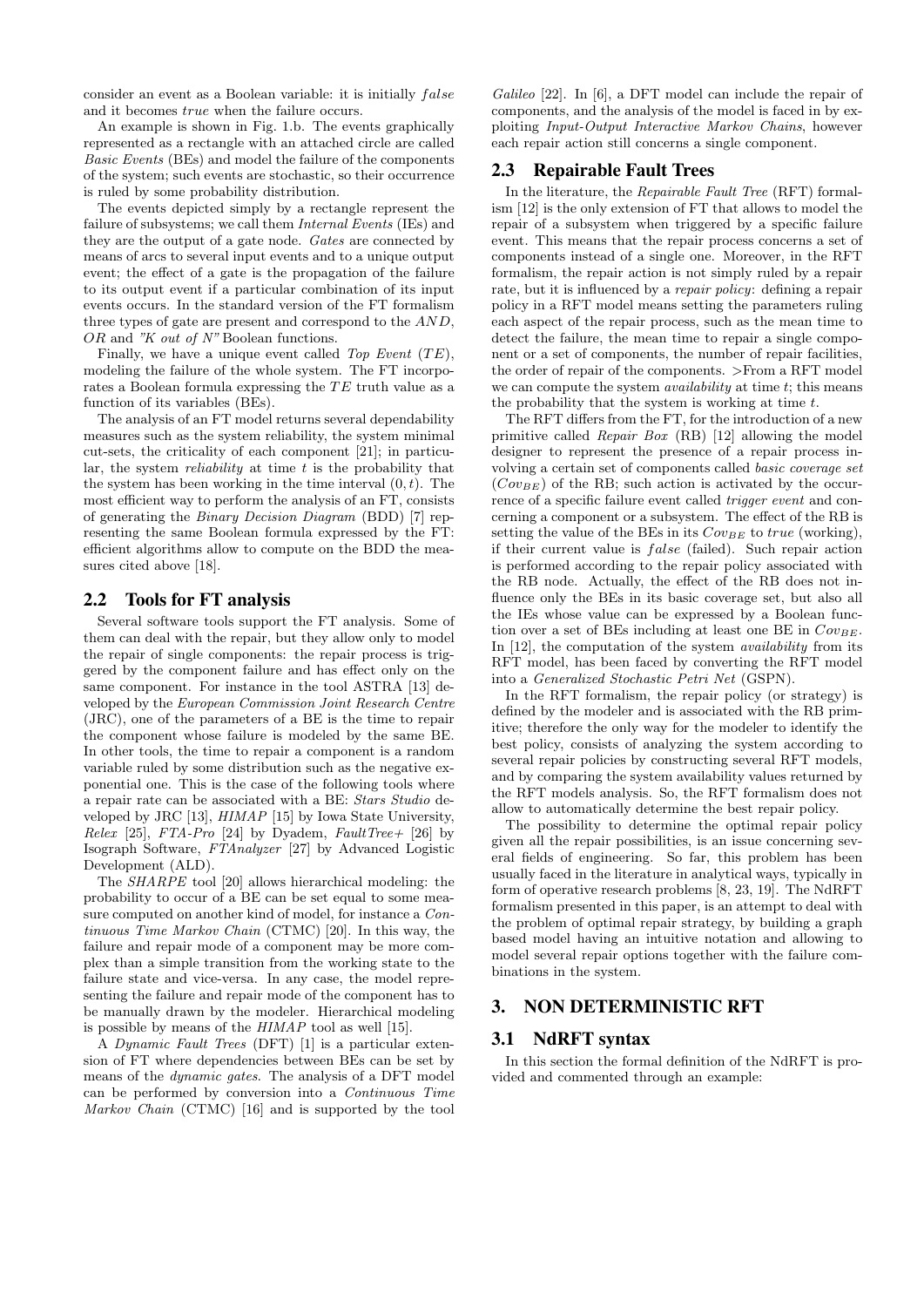DEFINITION 1 (NON DETERMINISTIC REPAIRABLE FT). An NdRFT is a five-tuple:

$$
\mathcal{S} = \langle \mathcal{E}, \mathcal{G}, \mathcal{A}, \mathcal{R}, res_0 \rangle
$$

where:

 $E$  is the set of events.

 $\mathcal G$  is the set of gates;  $\mathcal E\cap \mathcal G=\emptyset$ . A gate g has a type<sup>1</sup> denoted  $g.type \in \{\texttt{and}, \texttt{or}\}.$ 

A is the set of arcs, a subset of  $\mathcal{E} \times \mathcal{G} \cup \mathcal{G} \times \mathcal{E}$ . For x belonging to  $\mathcal{E} \cup \mathcal{G}$ , we denote  $x^{\bullet} \equiv \{y \mid (x, y) \in \mathcal{A}\}\$ and  $\mathbf{e}_x \equiv \{y \mid (y, x) \in \mathcal{A}\}\text{. A satisfies: }$ 

1.  $\forall g \in \mathcal{G}, |g^{\bullet}| = 1$  and  $\forall e \in \mathcal{E}, |\mathbf{e}| \leq 1$ 

2. There is exactly one event, denoted  $\top$  and called Top Event, s.t.  $\top$  =  $\emptyset$ ; all other events satisfy  $|e^{\bullet}| \geq 1$ 

3. The set of events can be partitioned into basic events  $\underline{\mathcal{E}} \equiv \{e \mid \mathbf{e} \in \emptyset\}$  and internal events  $\overline{\mathcal{E}} \equiv \{e \mid \mathbf{e} \neq \emptyset\}$ 

4. The (directed) graph induced by A is acyclic.

R is a finite set of repair resource types;  $res_0 \in Bag(R)$  is the multiset of available resources, where  $Bag(\mathcal{R})$  is a generalization of a set, so that it can contain several occurrences of the same element.

Each event is associated with a set of attributes, related to its failure probability and to the definition of the applicable repair actions. Any event e is either observable (e.obs  $=$ true) or non observable (e.obs = false); only observable events can trigger a repair action.

Moreover, each BE e has the following additional attributes:

1. a fault probability denoted e.fprob ranging over  $[0, 1]$ ; 2. a repair attribute denoted e.rep  $\in$  {true, false} indicating if the event is repairable or not; if e.rep  $=$  true, e has also a repair probability denoted e.rprob  $\in [0,1]$  and a bag of resources denoted  $e,res \in Bag(R)$ .

Finally, each internal observable event e has the following additional attributes:

1. a set of BEs that should be repaired in case of e failure, denoted e.torep such that  $e' \in e \text{.} to rep \Rightarrow e' \text{.} rep = true$ , moreover there is a path from e to  $e'$  according to  $A$ ;

2. a repair strategy denoted e.str  $\in$  {global, local}. When the strategy associated with an event is global , it also has a repair probability denoted e.rprob  $\in [0,1]$  and a bag of resources denoted  $e,res \in Bag(R)$ .

Let us comment the above definition by means of the example of Fig. 1 (whose meaning will be explained in Sec. 6): in the picture the events are depicted in a different way according to their obs and rep attribute values. Down arrows, labeled with a number, next to BEs indicate their failure probabilities; up arrows, labeled with a number, next to repairable BEs or to internal events with global strategy, indicate the repair probability. Basic events A3 and P3 in the example are not repairable. In the NdRFT formalism, the assumption of discrete time holds: the time to fail (repair) a component is ruled by the geometric distribution having as parameter the failure (repair) probability (see section 3.3).

The failure of an observable and repairable BE  $e$  (e.g.  $A1$ ) can immediately trigger a repair action of the component, while the repair of a non observable (but repairable) event e (e.g. A2) can only be triggered by an observable internal event connected to  $e$  (for A2 it can be U2 or TE). Intuitively, observability is related to the possibility of detecting a failure. In the example of Fig. 1 we have only one type of resource and each repair action requires only one resource (observe that any local repair action, including the one triggered by the  $TE$ , requires one resource for each  $BE$  to be repaired).

The event attribute *repair strategy* defines the granularity of the repair process triggered by the occurrence of the (internal) event  $e$ : if the repair strategy is global (as for  $U2$  in the example), all the repairable basic components in e.torep (A2 and P2 in the example) are repaired simultaneously and brought back to the working state when the global repair process terminates. This means that a global repair process is a unique repair process (e.g. representing the substitution of a down server with a new server: all components are substituted at once); while a global repair action is ongoing, the basic components in e.torep cannot be simultaneously involved in any other repair action (global or local). If instead the repair policy is *local* (as for  $TE$  in the example), for each repairable BE component in e.torep, it is possible to decide to repair or not such component; moreover the single components repair may not start simultaneously (e.g. because there are not enough resources). A BE can appear in the torep set of several internal events; for example A2 and  $P2$  are in the *torep* set of both  $U2$  and  $TE$ : when a failure has occurred for only one among the two BEs, the local strategy could be more appropriate, but it can be activated only if  $TE$  has occurred already. Otherwise, if both  $A2$  and  $P2$  failure has occurred, the global repair of  $U2$  may be more convenient. Observe that given the example NdRFT structure, U2 can immediately witness the failure of one or both events A2 and P2, and trigger the substitution of both.

#### 3.2 MDP semantics of NdRFT

MDP definition. A (discrete time and finite) MDP is a dynamic system where the transitions between states follow a two-step process. First, one non deterministically selects an action inside the subset of enabled actions. Then one samples the new state with respect to a probability distribution depending on the current state and the selected action. The non deterministic step represents a decision taken by a controller in order to manage the system, or a behavior triggered by the environment that the system cannot control. Our approach is based on the former interpretation. The probabilistic step takes into account that the effect of an action statistically depends on non modeled (or unknown) parameters.

In order to formally define the objective to optimize, one associates a reward with any state and selected action (the reward can also be interpreted as a cost). The following definition formalizes these concepts.

Definition 2 (Markov Decision Process, MDP:). An MDP M is a four-tuple  $\mathcal{M} = \langle S, A, p, r \rangle$  where:

1. S is a finite set of states,

2. A is a finite set of actions defined as  $\bigcup_{s \in S} A_s$  where  $A_s$  is the set of enabled actions in state s,

3.  $\forall s \in S, \forall a \in A_s, p(\cdot|s, a)$  is a (transition) probability distribution over S such that  $p(s'|s, a)$  is the probability to reach s' from s by triggering action a,

4.  $\forall s \in S, \forall a \in A_s$ ,  $r(s,a) \in \mathbb{R}$  is the reward associated with state s and action a.

Once an action choice is fixed, the MDP behaves like a

<sup>1</sup>Since the proposed optimization method is based on the state space, other gate types could easily be considered, including dynamic ones: in this paper only and/or gates are considered for the sake of space.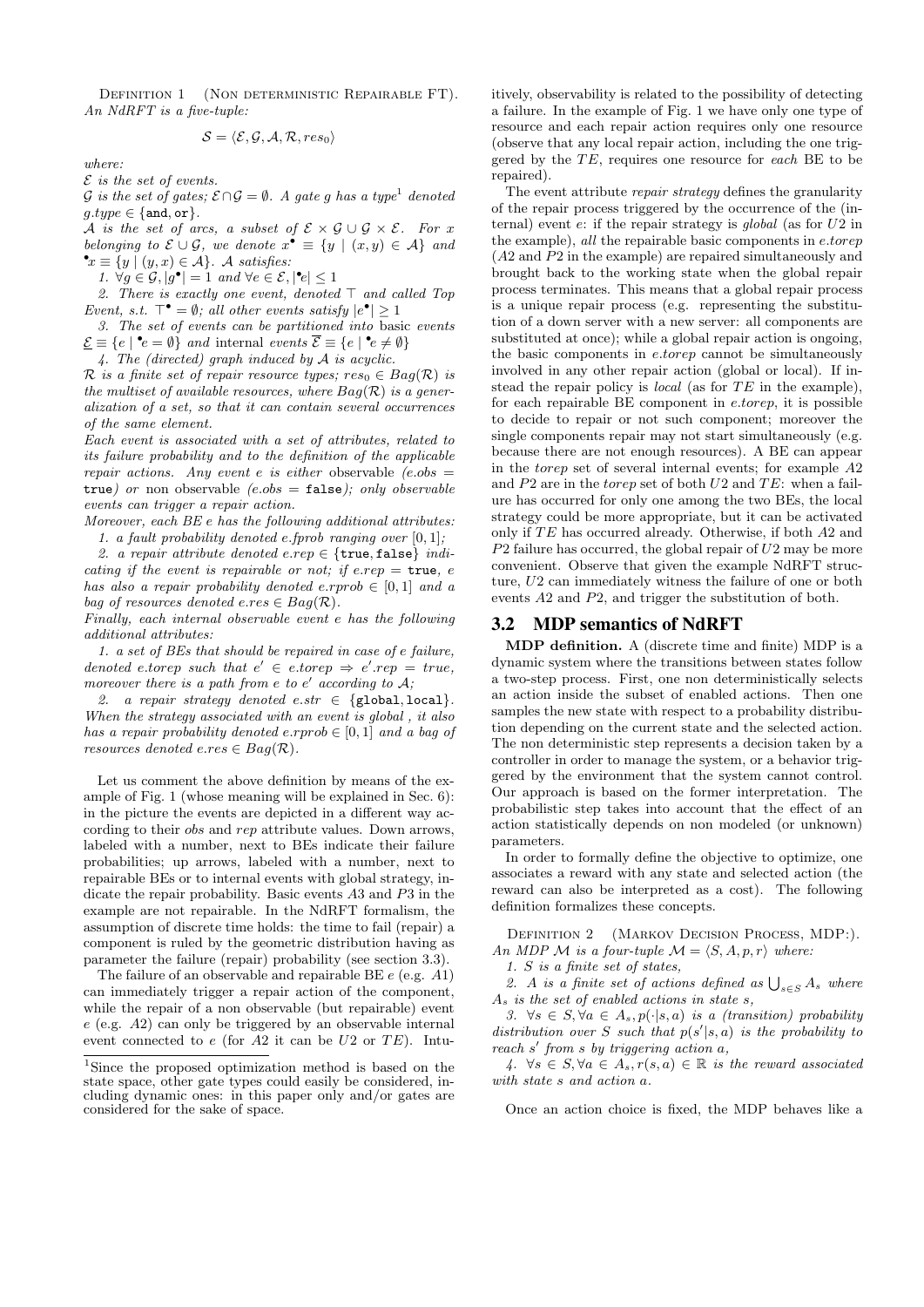

Figure 1: a) The block scheme of the AHRS. b) The NdRFT model of the AHRS.

Markov chain and different global measures on the random path can be defined as for example the (discounted) sum of rewards or the average of the rewards. The goal of the analysis is computing the optimal value of the measure, and when possible, computing the associated strategy. In finite MDPs, efficient solution techniques have been developed to this purpose [17] and different tools are based on this theory (see for instance the experiment section).

NdRFT semantics. The semantics of an FT is simply a Boolean formula expressing the  $TE$  truth value as a function of the BEs truth value; the possible (minimal) failure configuration leading to the  $TE$  and their occurrence probability (at time t) can be efficiently computed using a BDD [18] representation of the FT, without need to develop its dynamic failure behavior. NdRFT semantics instead (as well as RFT one) requires to explicitly expand and analyze the dynamic behavior of the model since the introduction of the repair processes adds the possibility for events to switch between the up and down state several times within a given observation period.

In this paragraph, we will define precisely the dynamic behavior of an NdRFT, which can be described by an MDP. Let us first define the MDP states:

DEFINITION 3 (MDP<sub>NdRFT</sub> STATE). A state  $\rho$  of the MDP corresponding to a given NdRFT is a tuple:

$$
\rho = \langle \{ st_e \}_{e \in \mathcal{E}}, \{ sup_e \}_{e \in \mathcal{E}} \rangle
$$

where  $s_t = \{Up, Down, LocRep, GlobalRep\}$  represents the state of the component/subsystem whose failure corresponds to the event e, with  $e = false \Leftrightarrow st_e = Up$  otherwise  $e =$  $true \Leftrightarrow st_e = Down \vee st_e = LocRep \vee st_e = GlobalRep$ . Only  $BEs$  can be in repair state, and for these events sup<sub>e</sub> represents the supervisor of the repair process: this is the basic e itself if the repair action is local, while in case of global repair the supervisor is the internal event that triggered it. Observe that  $st_e \in \{Up, Down\} \Leftrightarrow sup_e = NULL$ . The state of the internal events in  $\rho$  can only be in  $\{Up, Down\}$  and is derived from the state of the BEs and the FT structure. The initial state  $\rho_0$  is:  $\rho_0 : \forall e \in \mathcal{E}, st_e^0 = Up \wedge sup_e = NULL$ .

For each state  $\rho$ , reachable from the initial state  $\rho_0$  (following the transition rules described next), the multiset of busy resources is defined as:  $res_{\rho} = \sum_{e \in sup(\mathcal{E})} eres$ .

The dynamic of the MDP corresponding to an NdRFT, is defined in terms of two steps: a non deterministic one

(selecting the subset of repair actions that should start) and a probabilistic one (probabilistically choosing the newly occurred failure events and which ongoing repair actions have completed). Of course at each time the following condition must be verified:  $res_{\rho} \subseteq res_0$ , i.e.  $\forall r \in \mathcal{R}, res_{\rho}(r) \leq$  $res_0(r)$ , where  $res_i(r)$  is the multiplicity of r in res<sub>i</sub>.

The state change at each step is described hereafter: Non Deterministic step: MDP actions. This step comprises a (possibly empty) set of repair start decisions for BEs. The repair must be triggered by (basic or internal) observable events that are in state Down. For each repair start decision, the supervisor of the involved event must be specified: it is the event itself in case of local repair, while it is the internal trigger event for global repair.

The conditions for the two types of state change are:  $st_e: Down \rightarrow LocRep: (1) e. obs = true \land e. rep = true$ or (2)  $\exists e' : e \in e'.torep, st_{e'} = Down, e'.obs = true, e'.str =$ local; in both cases  $sup_e = e$ .

 $st_e$  :  $Down \rightarrow GlobalRep: \exists e' : st_{e'} = Down, e'.obs =$  $true, e'.str = global;$  in this case the state change must happen simultaneously for every  $e \in e'.to rep$  and  $sup_e = e'.$ 

Of course the set of chosen repair actions leading to a new state  $\rho$  must be consistent with the requirement  $res_{\rho} \subseteq res_0$ .

The possible actions  $A_{\rho}$  available in state  $\rho$  of the MDP are thus all the legal repair start decision sets satisfying the conditions and the resource constraints described above.

Probabilistic step. In this step the possible state changes for each BE e are:

 $st_e: Up \rightarrow Down:$  with probability e.fprob (or remain in the  $Up$  state with probability  $1 - e.\text{f} prob$ ;

 $st_e: LocRep \rightarrow Up$ : with probability  $1 - e$ .rprob (or remain in the  $LocRep$  state with probability  $e.rprob$ ;

 $st_e: GlobalRep \rightarrow Up:$  with probability  $1-sup(e).$ rprob (or remain in the LocRep state with probability  $sup(e).rprob$ : this state change must happen simultaneously for all  $e'' \in$  $sup(e).to rep$  (it is a single probabilistic choice with synchronous effect on all events involved in the repair action). For any event e that returns to the  $Up$  state,  $sup_e$  is reset to NULL. Hence the probabilistic choice that follows a given non deterministic action in the MDP, corresponds to a probabilistic step as described above: the probability of each step is obtained as the product of the probabilities of each single event state transition.

As already remarked, the states of the internal events are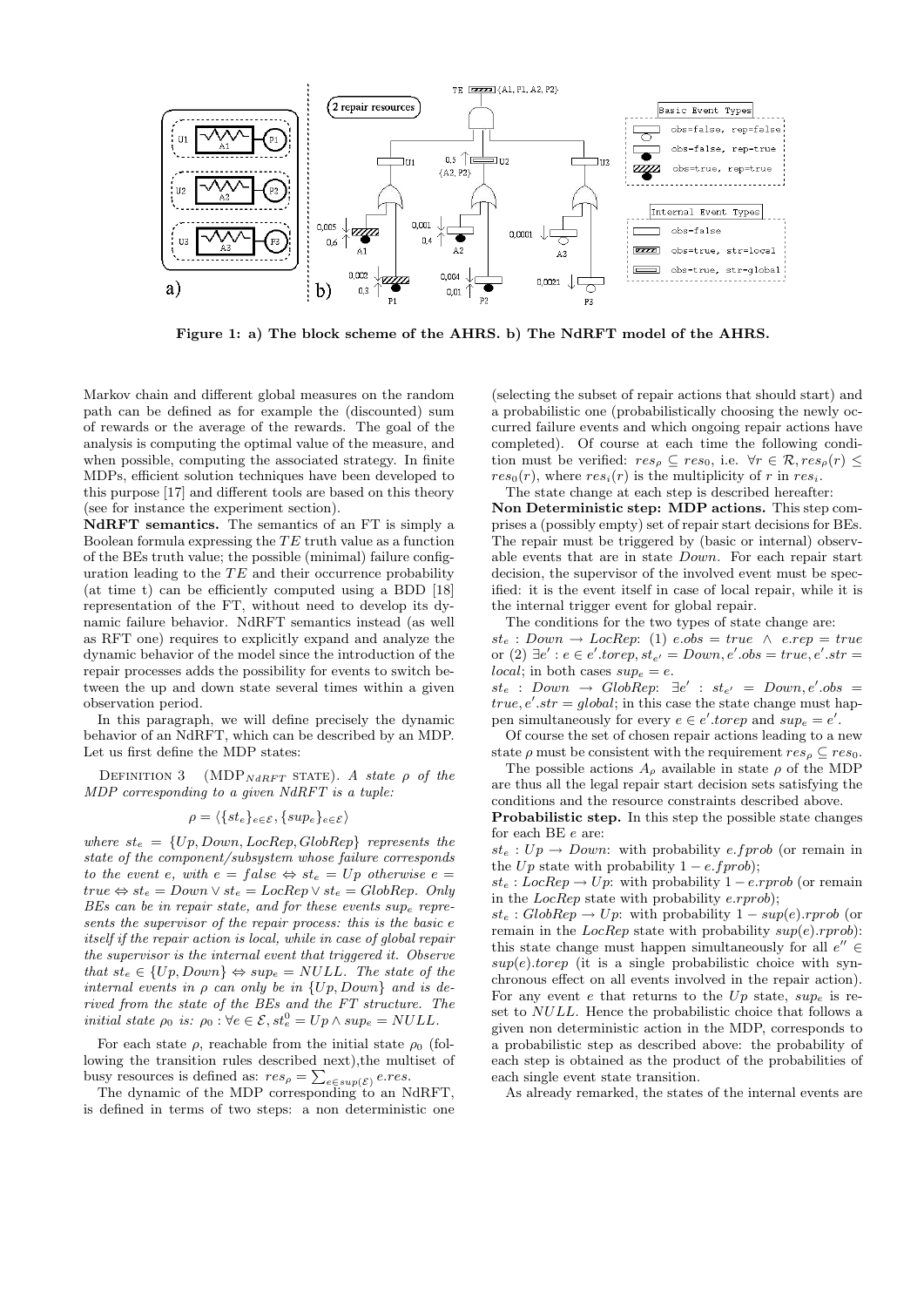derived from those of the BEs using the FT structure.

This completes the definition of the MDP underlying a given NdRFT. The optimization problem has the following goal: minimizing the probability (at time  $t$  or in steady state) of being in a state where the  $TE$  failure has occurred.

In practice, the computation of the optimal strategy requires three steps: (1) generation of the MDP from the NdRFT, (2) analysis of the MDP, (3) presentation of the results in a form that is understandable for the designer.

These steps can be automatized. The first step can be implemented in two ways: defining an algorithm that generates the set of reachable states, the corresponding non deterministic actions and consequent probabilistic state change, or translating the NdRFT in an intermediate model for which the above tasks have already been defined and implemented. In this paper we propose to use the second approach and provide an algorithm for translating an NdRFT into a Markov Decision Petri Net (MDPN) [3]. From the MDPN model an MDP can be automatically derived. This allows to reuse the efficient algorithms devised to derive an MDP from an MDPN Observe that a direct translation from NdRFT to MDP requires to implement a mechanism to combine the failure/repair events of all components into a single complex transition or action, that it is already implemented for MDPN formalism.

## 3.3 Discussion

The NdRFT model is a discrete time one. This can be justified by the fact that faults in plants are often detected at the time a sampling is performed through some sensor: sampling is usually done periodically according to a synchronous schema. Due to the discrete time assumption, the specification of the failure and repair process of each (basic) repairable component x is given by probability  $P_{F\text{a}ilure}(x)$ and  $P_{Repair}(x)$ .  $P_{Failure}(x)$  (resp.  $P_{Repair}(x)$ ) represents the probability that a failure (resp. the end of the repair) occurs at any (discrete) time step provided the corresponding component is up (resp. is down and under repair). As a consequence, the time to failure of a component, and its repair time have geometric distribution:

 $P(T t F_e = k) = (1 - P_{F \, a \, i \, \text{l} \, \text{ure}}(e))^{k-1} P_{F \, a \, i \, \text{l} \, \text{ure}}(e)$ 

 $P(repTime_e = k) = (1 - P_{Repair}(e))^{k-1} P_{repair}(e)$ 

In NdRFT the repair policy is not completely specified (instead, this is the case for RFT): the choice to repair or not a repairable components fault is non deterministic. This leads to an MDP semantics: as a consequence, we can compute the optimal repair strategy minimizing the failure probability of the global system. Observe that even without taking into account the cost of repair, finding the optimal strategy is not trivial, since we account for limited repair resources (each repair action can be associated with a multiset of required resources to complete it).

In the NdRFT we can model processes where the components or the subsystems under repair return available as soon as possible (maybe in a degraded state) without waiting the repair of all its down BE components. Moreover, the notion of observability allows to specify when a fault can be detected, and hence when the corresponding repair activity can start (this generalizes the notion of trigger event).

Finally repair actions may involve common components: this choice increases the flexibility in the choice among the possible repair strategies that may be pursued, still allowing a simple and clean semantics based on the notions of observability and of global vs. local repair strategy.

# 4. TRANSLATING NDRFT INTO MDPN

In this section we are going to describe how to obtain from an NdRFT model the corresponding MDPN model. An informal introduction to the MDPN formalism is provided first, then the pattern-based translation algorithm is presented. The proof of the translation correctness is provided in [4].

The generation of the MDP from the MDPN model can be performed as described in [3]. The MDP obtained is solved in order to find the optimal repair strategy (at finite horizon t or in steady state, as appropriate) and the corresponding Top Event failure probability.

A brief introduction to MDPNs. MDPNs were first introduced in [3] as high level models to specify the behavior of an MDP. The main features of the high level formalism are the possibility to specify the general behavior as a composition of the behavior of several components (some of which are controllable); moreover each MDP non deterministic or probabilistic transition can be composed by a set of non deterministic or probabilistic steps, each one involving a subset of components.

An MDPN model is composed of two parts, both specified using the PN formalism: the  $PN^{nd}$  subnet and the  $PN^{pr}$ subnet (describing the non deterministic (ND) and probabilistic (PR) behavior respectively); the two subnets share the set of places, while having disjoint transition sets. In both subnets the transitions are partitioned into "run" and "stop" subsets, and each transition has an associated set of components involved in its firing. Transitions in  $PN^{pr}$  have a "weight" attribute, used to compute the probability of each firing sequence. Run transition firings represent intermediate steps in a ND/PR transition at the MDP level, while Stop transitions represent the final step in a ND/PR transition, for all components involved in it. An MDPN model behavior alternates between ND transition sequences and PR transition sequences, initially starting from a ND state. The PR sequences are determined according to the  $PN^{pr}$ structure, and include exactly one stop transition for each component; the ND sequences are determined by the  $PN^{nd}$ structure, and include exactly one stop transition for each controllable component plus a stop "global" transition. The generation of the MDP corresponding to a given MDPN has been described in [3]: it consists of (1) a composition step, merging the two subnets in a single net, (2) the generation of the reachability graph RG of the composed net, (3) two reduction steps transforming each PR and ND sequence in the RG into a single MDP transition.

In the next subsections a pattern based approach to generate a MDPN mimicking the dynamic behavior of an NdRFT is presented. We introduce the set of repairable basic components:  $\underline{\mathcal{E}}_R = \{e \in \underline{\mathcal{E}} | e.\text{repair} = \text{true}\},\$ and the set  $Comp^{pr}$ of components of the MDPN and the subset  $Comp^{nd}$  of controllable components:  $Comp^{pr} = \underline{\mathcal{E}}$ ,  $Comp^{nd} = \underline{\mathcal{E}}_R$ .

The  $PN^{pr}$  and the  $PN^{nd}$  are obtained directly from the NdRFT model using a pattern-based approach. We illustrate the method informally describing the basic patterns, and how to instantiate and compose them.

#### 4.1 Generating the PR subnet

Fig. 2 shows how each BE can be translated in a  $PN^{pr}$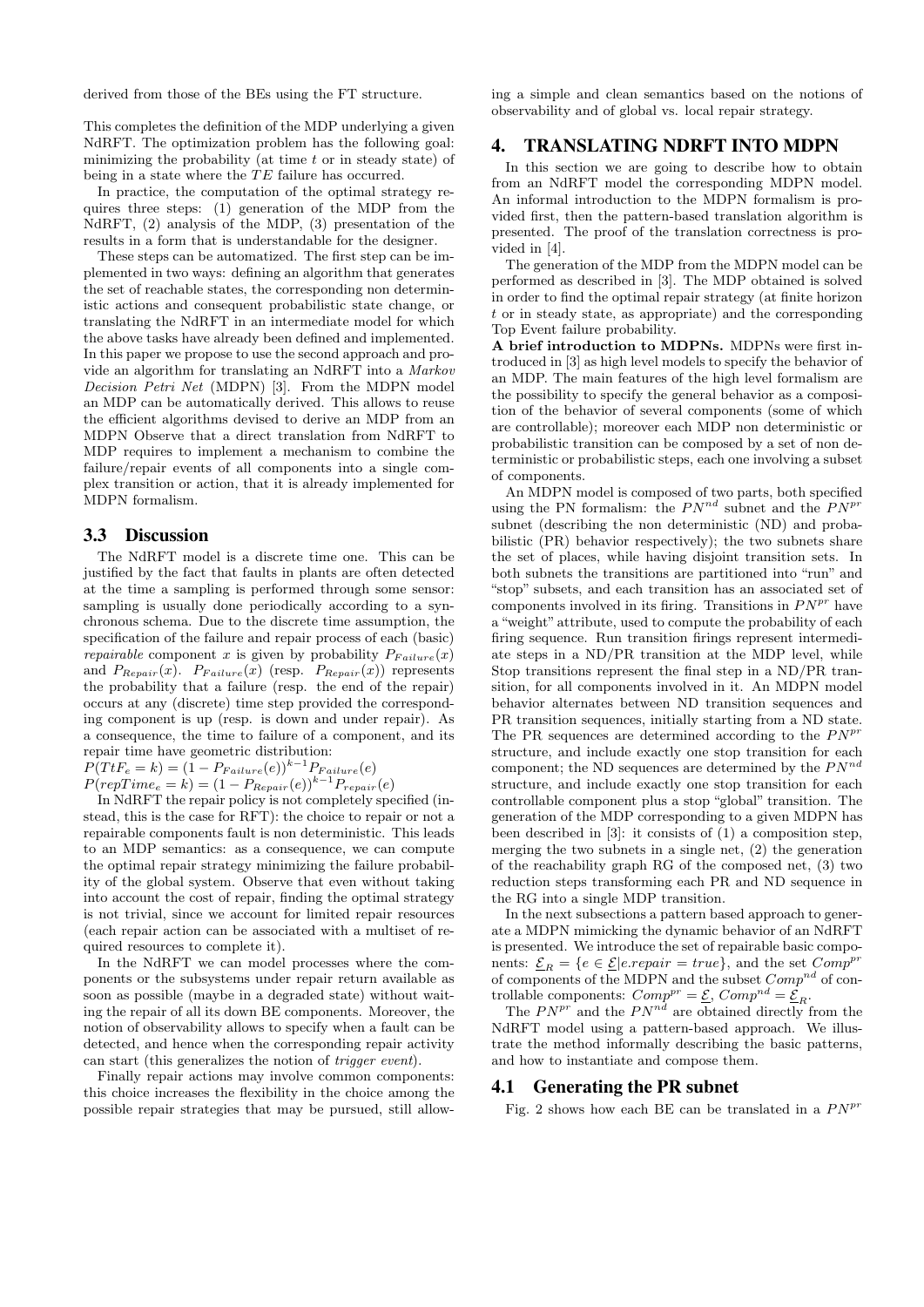

Figure 2: Conversion of the NdRFT BEs into submodels of  $PN^{pr}$  of an MDPN.



Figure 3: Conversion of the NdRFT AND/OR gate plus its output event into submodels of  $PN^{pr}$  of an MDPN.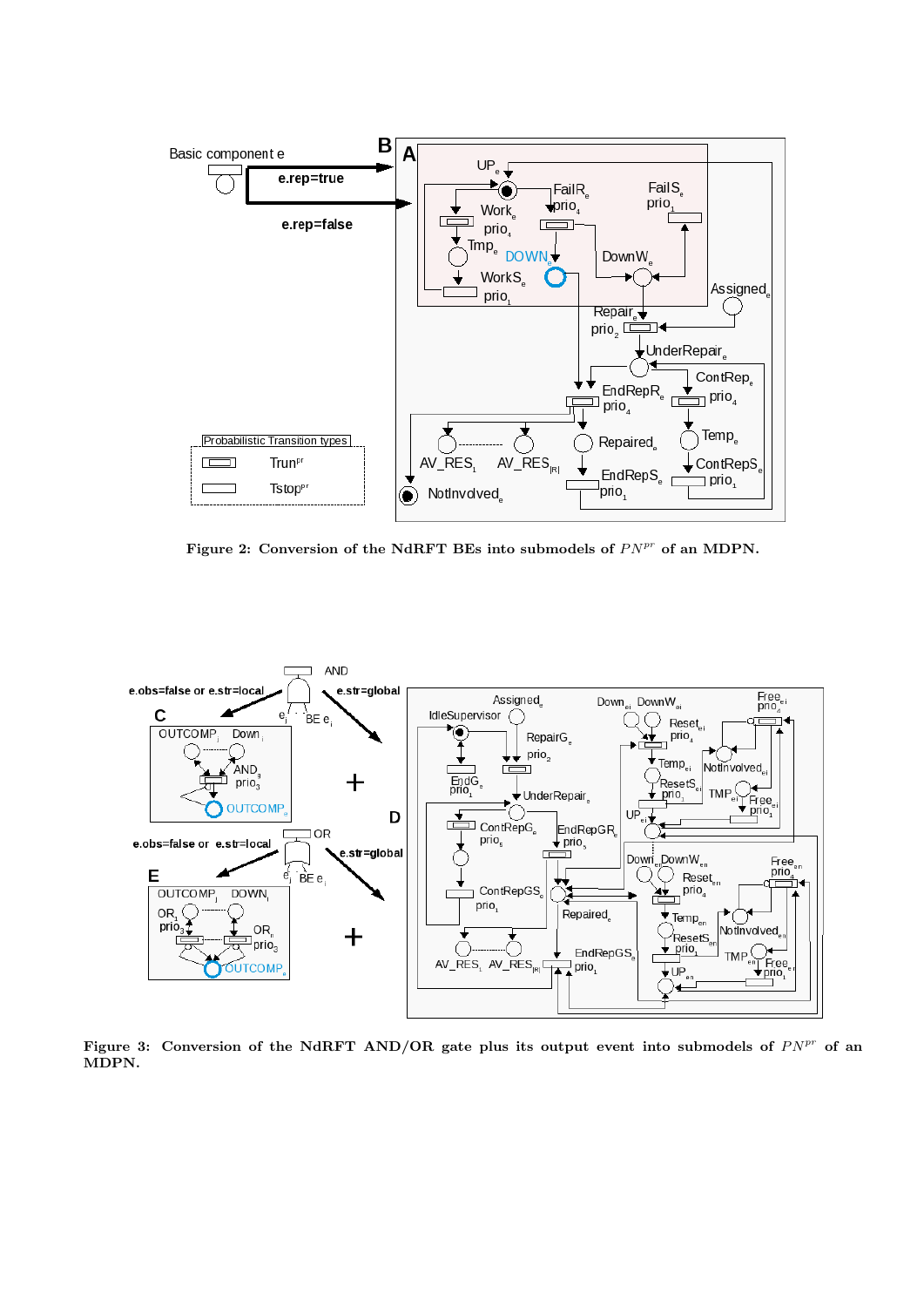submodel according to their rep attribute: each non repairable event is translated into subnet A while each repairable event is translated into subnet B. It is easy to recognize the places that model the state of each (basic) event e labeled  $UP_e$ ,  $DOWN_e$  and  $UnderRepair_e$ . Run and Stop transitions have different icons, so that they can be easily distinguished. At each probabilistic step an  $Up$ component can either remain  $Up$  (stop transition  $Work_e$ ) or go *Down* (sequence  $Fall_{e}$ ,  $FailS_{e}$ ). A *Down* component can either remain  $Down$  (stop transition  $FailS_e$ ) or start its repair (run transition Repair, either followed by the sequence  $ContRep_e$  and  $ContRepS_e$ , meaning that the repair has not completed in the current time unit, or by the sequence  $EndRepR_e$ ,  $EndRepS_e$  if the repair completes). Place  $Assign_e$  is set by the  $PN^{nd}$  when a decision to repair e is taken. Places  $AV\_RES_i$  represent the resources, and they become available as the repair ends. The rprob and *forob* attributes associated with the events are used to properly weight the transitions representing failure and end/continuation of repair actions.

The conversion rule for an AND gate  $q$  and its output event e is shown in Fig. 3. We emphasize that the two PN models in Fig. 3 are templates that must be instantiated according to the set of input events of each gate. Subnets C and E simply model the propagation of the faults from the input events of the gate to its output event. Internal events that are not observable or have local repair strategy are translated into these simple subnets. Those with a global repair strategy have an additional subnet D (common to both gate types) shown on the right: this subnet represents the corresponding global repair process (see details in [4]).

The algorithm visits all the events in the NdRFT and generates for each of them an appropriate PN submodel (the selection of the appropriate PN submodel follows the indications depicted in the template figures). Finally all submodels are composed by merging the places with equal label, leading to the whole probabilistic subnet of the MDPN.

#### 4.2 Generation of the ND subnet

The corresponding  $PN^{nd}$  is built instead from the template subnets depicted in Fig. 4 and 5. The basic idea is that the  $PN^{nd}$  submodel must decide whether a repair action must be started for each down BE. Firing of stop transition  $NoAssign_e$  means that a non repair decision has been taken for event e, while firing of stop transition  $Assign_e$  corresponds to the opposite decision: observe that the second decision can be taken only if the needed resources are available (input places  $AV\_RES_i$  and the event is not involved in some global repair (input place  $NotInvolved<sub>e</sub>$ ). Start of local repair actions triggered by observable BEs are represented by subnet G, Start of local repair actions triggered by observable internal events are represented by subnet L, start of global repair actions are represented by subnet I. Subnet H instead is needed for technical reasons: it is used to "refresh" the state of the internal events which must be recomputed at the end of each probabilistic step (after all fail/repair steps have been taken for BEs). Again the final  $PN^{nd}$  submodel is obtained by properly composing the subnets generated for each event in the NdRFT.

Finally in order to analyze the MDPN model, one has to define its reward functions. They are defined as follows:  $rs(TE) = -1$  otherwise 0;  $\forall t \in T^{nd}, rt(t) = 0;$  $r_g = sum(rs, rt).$ 



Figure 7: Framework architecture.

This means that a negative reward (corresponding to a penalty) is associated to each state where the  $TE$  has failed. All other states and all actions have reward of 0. This means that every time unit spent in a state with a  $TE$  failure gives us a penalty of -1. The optimization problem hence consists in finding the strategy that maximizes the reward (i.e. that minimizes the penalty).

More complex reward structures can be naturally devised to take into account the cost of repair actions, as well as the penalties due to the fact that the system is in a degraded state (the system is up but some subsystem is down, e.g. corresponding to a system with degraded performance).

## 5. FRAMEWORK ARCHITECTURE

The architecture of our framework for the NdRFT design and solution, is depicted in Fig. 7 and extends the one presented in [2], by introducing the new module NdRFT2MDPN able to convert an NdRFT model into MPDN, according to the conversion rules defined in Sec. 4. The solution process of an NdRFT model comprises five steps:

1. The NdRFT model drawn by the user by means of Draw-Net [11], is stored in a XML file (.mdl) and becomes the input of NdRFT2MDPN. The resulting MDPN model consists of two separate Petri Nets (PN): the probabilistic PN  $(N^{pr})$  and the non deterministic PN  $(N^{nd})$ ; each of these nets is stored in a couple of files (.net, .def) according to the GreatSPN [10] file format.

2. The  $N^{pr}$  and the  $N^{nd}$  models are composed by place merging; this is done by means of the algebra tool [10]. The result of this step is a Petri Net (PN).

3. The PN is the input of  $WN(S)RG$  generating the Reachability Graph (RG) [9]. The resulting graph is stored in a specific file (.srg).

4. From the graph obtained in step 3, an MDP is derived by means of the RG2MDP converter.

5. The obtained MDP is stored in an XML file which is in turn processed by the MDPSolver producing the optimal repair strategy. According to such strategy the system unavailability can be computed. Both results can be visualized by Draw-Net.

#### 6. EXPERIMENT RESULTS

The example we report is inspired to the Active Heat Rejection System (AHRS) presented in [1]. The block scheme of our version of the AHRS's architecture is depicted in Fig. 1.a: the system is composed by three redundant ther-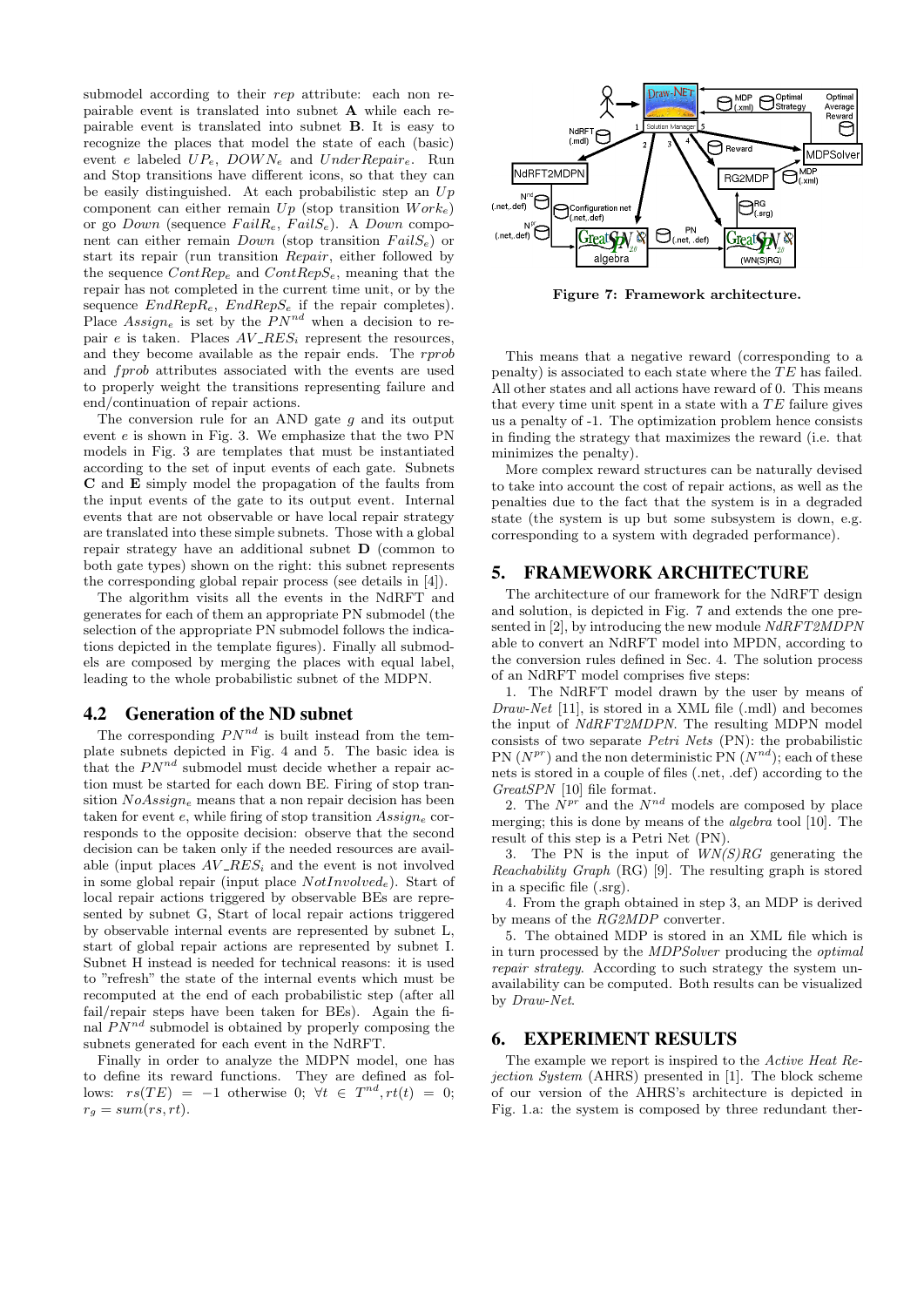

Figure 4: Conversion of the NdRFT BEs into submodels of  $PN^{nd}$  of an MDPN.



Figure 5: Conversion of the NdRFT gate into submodels of  $PN^{nd}$  of an MDPN.



Figure 6: TE probability at time t increasing the t values  $(0 \lt t \lt 4500)$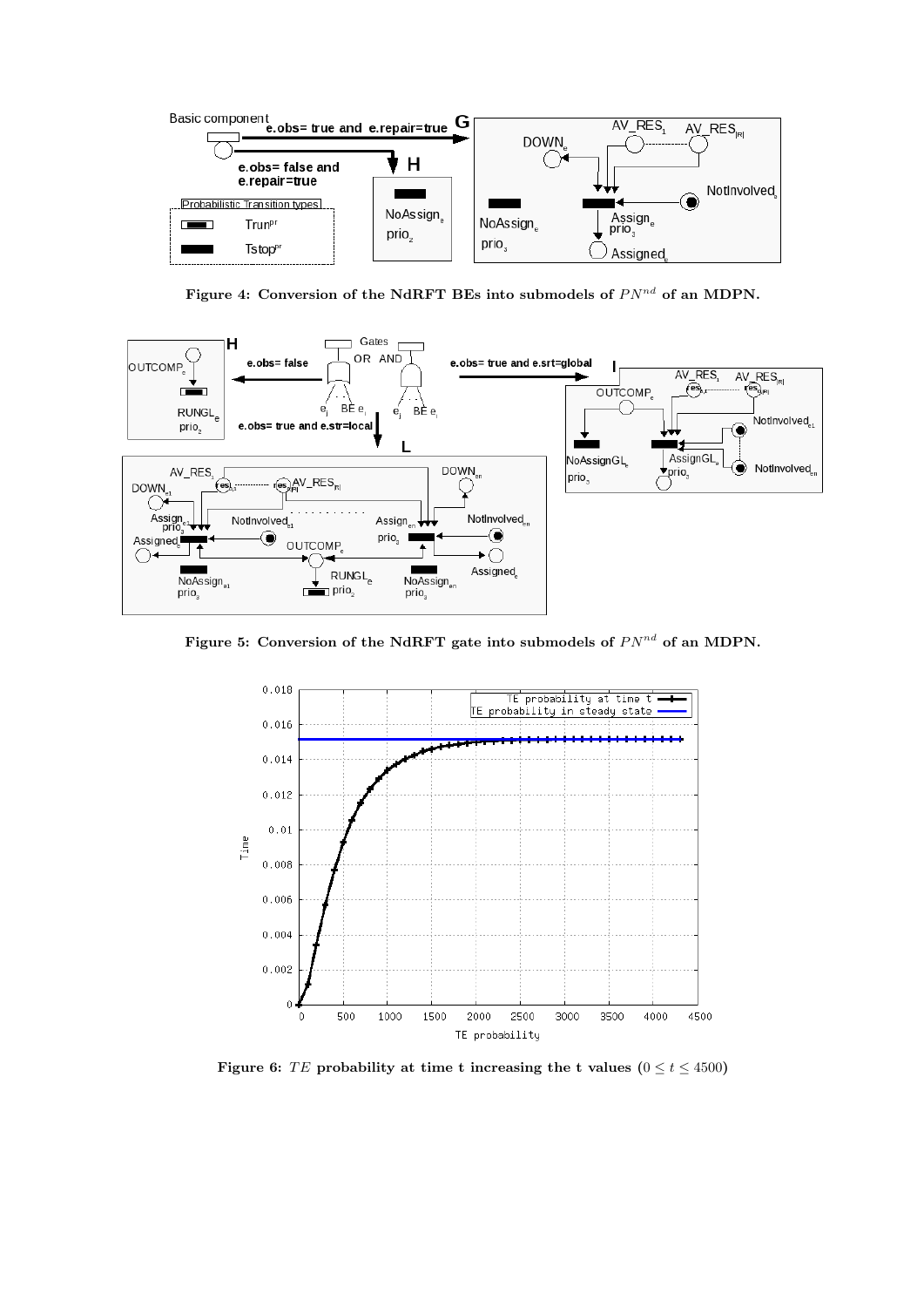mal rejection units  $U1$ ,  $U2$  and  $U3$ .  $U1$  is composed by the heat source  $A1$  and the power source  $P1$ . Similarly,  $U2$  is composed by A2 and P2, while U3 by A3 and P3.

Fig. 1.b shows the NdRFT model for the AHRS system; the failure probability  $( )$  and the repair probability  $( )$  of each basic component are shown in the same figure. The unit U1 fails if its heat source A1 is failed or if its power source  $P1$  is failed. Similarly, the failure of  $U2$  and  $U3$  is due to the failure of their respective heat source or power source. The failure of the whole system  $(TE)$  occurs if all the thermal rejection units are failed.

The NdRFT model in Fig. 1.b shows that in our version of the AHRS, several components are repairable (A1, P1, A2, P2), whereas their failure can be observable or not. Two repair processes can be activated: 1) a global repair process in case of failure of  $U2$  and involving the components  $A2$ and P2; 2) a local repair process in case of the system failure  $(TE)$  and involving the components A1, P1, A2 and P2. In case of global repair, one repair resource is used to repair the subsystem; in case of local repair instead, one resource has to be dedicated to the repair of each component of the system. We suppose that in our case study, two repair resources are available (Fig. 1). One resource is used for the global repair of U2: while such repair process is running, the local repair of the system  $(TE)$  may start but in this case, it can exploit only one resource because the other one is already is used in the global repair of  $U2$ . So only one component  $(A1 \text{ or } P1)$ could be locally repaired during the global repair of U2. If instead the local repair of the system starts while the global repair of  $U2$  is not running, then the local repair can exploit both resources and two components among A1, P1, A2, P2 can be repaired at the same time. In this case, during the local repair of the system, the global repair of U2 can not run since all the resources are already in use.

The RG of the MDPN model obtained by the NdRFT in Fig. 1.b has 11.515 states; while the underlying MDP has 389 states. This difference in terms of number of states between the RG of the  $MDPN<sup>2</sup>$  and the obtained MDP is due to the fact that the MDPN formalism gives a macroscopic view of probabilistic and non deterministic behaviors of the system. In other words, at MDPN level, complex non deterministic and probabilistic behaviors are expressed as a composition of simpler non deterministic or probabilistic steps, that will be reduced to a single step in the final MDP.

Since the non repairable components (A3 and P3) cannot induce directly the failure of the global system, we can compute the average reward and the optimal strategy of the underlying MDP at infinite horizon. Observe that defining the optimal strategy for this model is not trivial: for instance when all the basic events are down then the optimal strategy suggests us to repair  $P1$  with a local repair action, while  $A2$ ,  $P2$  with a global repair action. This is justified by the fact that the global repair action of A2, P2 needed only one resource. Instead when A1, P1, P2 and P3 are down, it suggests to repair P1 and P2 with a local repair action. The choice to repair locally P2 is justified by the fact that in this case the probability to repair the component  $(1 - P2$ .*rprob*) in one time unit is greater than that associated with the global repair action  $(1 - U2$ .rprob).

Moreover we have computed the  $TE$  probability in steady state, solving the DTMC obtained from the underlying MDP

Table 1: Experiments increasing the example size

|                                        | RG         |               | $_{\rm RRG}$ |        |              |
|----------------------------------------|------------|---------------|--------------|--------|--------------|
| Com.                                   | St.        | Time          | St.          | St.    | Time         |
| 1,1,1                                  | 11.515     | 1s            | 5.262        | 389    |              |
| 2,1,1                                  | 50.844     | 7s            | 21.094       | 937    | 6s           |
| 2,2,1                                  | 921.354    | 167s          | 401.350      | 7.754. | 1.630s       |
| 2,2,2                                  | 16.841.490 | $\approx 23h$ | 6.048.310    | 32.558 | $\approx 4h$ |
| Using priorities among the transitions |            |               |              |        |              |
| 1,1,1                                  | 3.189      |               | 1.572        | 389    |              |
| 2,1,1                                  | 35.555     | 8s            | 11.581       | 937    | 4s           |
| 2,2,1                                  | 453.257    | 145s          | 147.716      | 7.754  | 1.614s       |
| 2,2,2                                  | 2.919.999  | $\approx 2h$  | 1.048.310    | 32.558 | 7.006s       |

fixing the action to take in every state according to the performed optimal strategy. In particular we have obtained that the  $TE$  probability of this model in steady state is 0.0151943. We have also studied the  $TE$  probability at time t, so that we have observed that this probability converges to the steady state probability.  $TE$  probability at time 4300 is equal to  $TE$  probability in steady state as shown in Fig. 6.

Finally the Tab. 1 shows some experiments performed increasing the dimension of our example. Practically we have replicated the subtrees of the NdRFT model in Fig. 1.b. For instance, in Tab. 1, 2, 2, 2 means that we have duplicated the subtrees rooted in  $U1$ ,  $U2$ ,  $U3$  respectively, while 1, 1, 2 means that we have duplicated only the subtree of U3.

The computation has been performed with an INTEL Centrino DUO 2.7 of 2Gb memory capacity. In particular the first column shows the model complexity, the second and the third one the RG number of states and its computation time, the fourth the RRG number of states, and the last two columns the MDP number of states and its generation and solution time.

These results show that state space grows very fast (the state space explosion problem), so that the model becomes quickly intractable. A further reduction of the number of states for this model can be achieved associating different priorities with the system transitions such that the number of possible interleavings of the non deterministic/probabilistic actions in each path are reduced (see the results in second part of Tab. 1). It is important to observe that a different priority level can be set up only among independent actions; in fact if the actions are not independent then all the priority can constrain the set of policies to be considered (and may exclude the optimal one).

Another possible way to mitigate the state space explosion problem consists in translating the NdRFT model into a Markov Decision Well-formed Net model (MDWN) [3]. From a MDWN, a reduced MDP can be obtained, and provides the optimal strategy equivalent to the one given by the not reduced MDP.

## 7. CONCLUSION AND FUTURE WORK

We have defined a new FT extension called NdRFT that allows to model failure modes of complex systems as well as their repair processes. The originality of this formalism with respect to other proposals is that it allows to manage repair strategies optimization problems. This is done by defining the NdRFT semantics in terms of an MDP and then solving the optimization problem using the techniques available for MDPs. The generation of the MDP is achieved by an intermediate translation of the NdRFT model into an MDPN,

 $2$ We recall that the RG of the MDPN model is used in the reduction step for obtaining the MDP as described in [3]